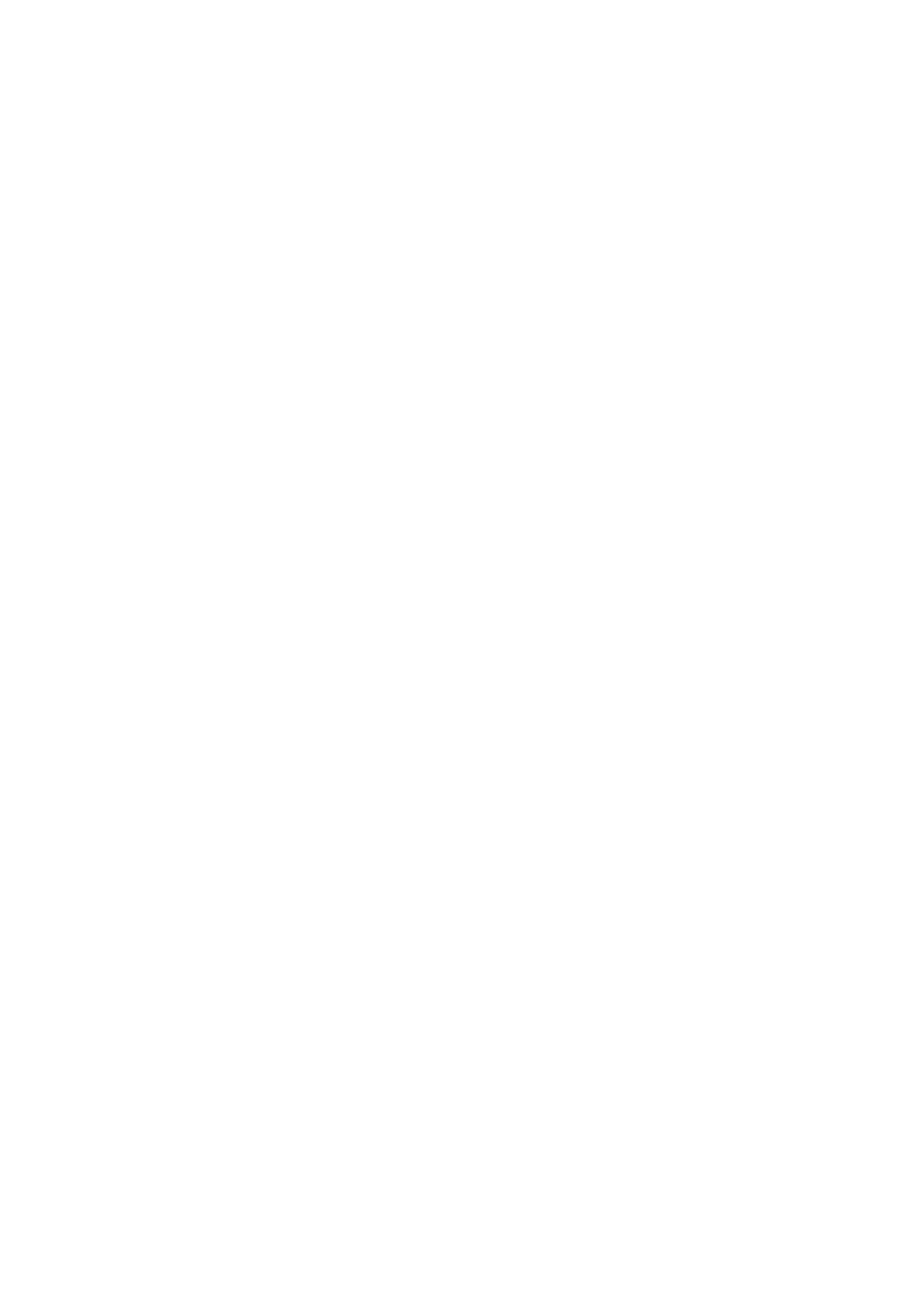## **Contents**

## **Property Insurance**

| Building insurance                    |
|---------------------------------------|
| Beware of under insuring              |
| Major claim settlements and           |
| replacement of Church buildings       |
| Adequate insurance for contents       |
| Contents inventory                    |
| Property insurance for Church members |
|                                       |

### **Fire Prevention**

| Arson                                | 3 |
|--------------------------------------|---|
| <b>Faulty electrics</b>              | 3 |
| Heating                              | 3 |
| Hot work                             | 3 |
| Church maintenance                   | 3 |
| Kitchens                             | 4 |
| Monitored smoke detectors            | 5 |
| Evacuation plans                     | 5 |
| See the signs                        | 5 |
| Fire drills                          | 5 |
| Fire equipment                       |   |
| Compliance with legislation          |   |
| Specialist advice on fire prevention |   |
| It all adds up                       |   |

### **Storm Protection**

**Thunderstorms** 

### **Electrical Safety**

| Church electrical work       | 11 |
|------------------------------|----|
| Electrical wiring            | 11 |
| Safety switches              | 11 |
| Surge protectors             | 11 |
| Information protection       | 11 |
| Electrical cabling           | 11 |
| Temporary wiring             | 11 |
| Monitoring electrical safety | 11 |
| Water and electricity        | 11 |

## **Building Security**

2

2

2

2

2

2

3

3

5

9

| Perimeter security                        | 13 |
|-------------------------------------------|----|
| Make someone responsible                  | 13 |
| Keys to Church-owned buildings            | 13 |
| Key registers                             | 13 |
| Additional security for special equipment | 13 |
| Church-Watch programs                     | 13 |
| Security systems                          | 14 |
| Lighting                                  | 14 |
| Security cameras                          | 14 |
| Security patrols                          | 14 |
| Selecting security systems                | 14 |
| Protecting stained glass windows          | 14 |

## **Handling the Offering**

| Put it somewhere safe as soon as possible | 15 |
|-------------------------------------------|----|
| Counting the offering                     | 15 |
| Transporting the offering to the bank     | 15 |
| Banking the offering                      | 15 |
| A safe                                    | 15 |
| Action when confronted by thieves         | 15 |

## **Hiring Church Property**

| When hiring out Church property | 16 |
|---------------------------------|----|
|---------------------------------|----|

## **Disaster Recovery Plan**

| Emergency service contacts              | 16 |
|-----------------------------------------|----|
| Evacuation Procedures                   | 16 |
| Restoring essential services            | 17 |
| Access to alternative office facilities | 17 |
| Access to alternative accommodation     | 17 |
| Other issues                            | 17 |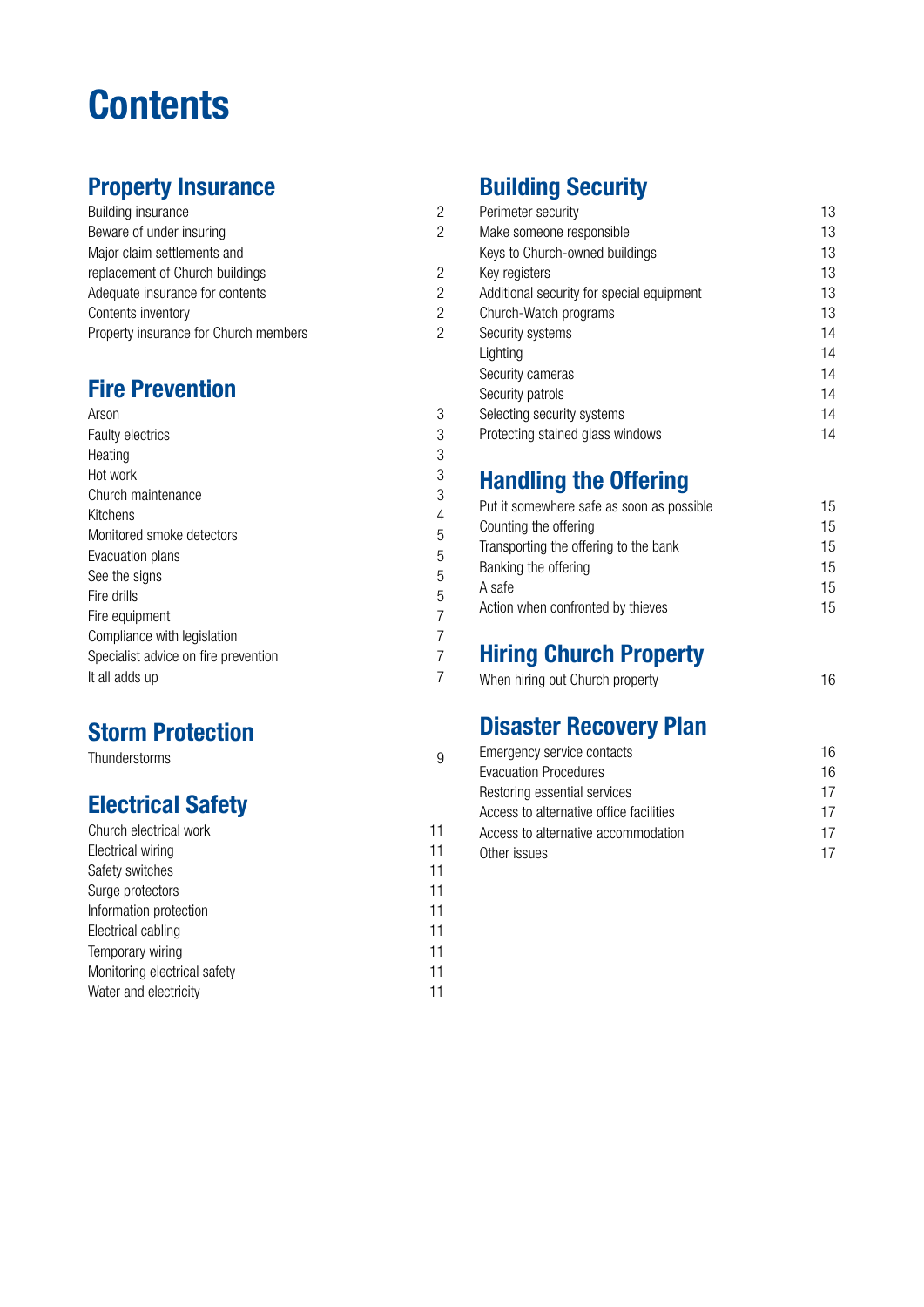## **Property Insurance**

#### **Building insurance**

With any building insurance, the aim is to see that the building is rebuilt as close to original as possible. With houses or office blocks, this can be relatively easy. For many Churches, it can be more expensive. Replicating distinctive designs and features can add an enormous amount to a repair bill.

With building costs continually rising, rebuilding part of your Church now can cost more than building the entire Church in the first place.

To ensure you are properly covered, have a professional valuer or commercial builder establish a correct valuation for the Church buildings. Once you have this valuation, contact Ansvar Insurance to adjust your Church's insurance policy accordingly.

#### **Beware of under insuring**

Under-insuring is simply insuring your Church for less than it would cost to replace it fully. Many people do this in the belief it will save them money on their premiums. This is a false economy.

Many people who have under insured their property have discovered their claim is greatly reduced – and doesn't cover the full extent of the damage.

This is because the payout is worked out as an equivalent percentage to the amount of under insurance. The payout is reduced by the same percentage.

#### **Major claim settlements and replacement of Church buildings**

In the event of a loss, a building is usually replaced with a new building of equivalent standard and design. However, we understand the needs of a Church may change over the years – and so we can be flexible with the re-build.

If the worst did happen and you decided that changes to the original design were needed to meet your current needs.

If the changes do not increase the cost, you are unlikely to encounter any difficulties incorporating those changes into the new building.

If a substantially different building is required  $-$  and it is likely to cost considerably more than a like-for-like replacement, negotiate with Ansvar Insurance. Provided your Church is prepared to pay any additional costs involved, we are often able to grant these requests.

#### **Adequate insurance for contents**

Contents should be insured on a *new-for-old* replacement basis. Consider an eight-year-old television that is destroyed in a fire. Another eight-year-old television may cost \$150. To replace it with a new set may cost \$750. New-for-old replacement value means, if the old set is stolen or destroyed, you get the new set.

Make sure you insure everything.

You will need to maintain a register of the contents showing the likely replacement cost for items of a similar nature. The list should be updated as additional items are purchased. The sum insured should be adjusted to reflect the increased replacement costs. *See Contents Inventory (Attachment A).*

When items of significant value are purchased, be sure to notify Ansvar Insurance immediately. We will note it as a special item – and we can increase your cover to ensure it is protected.

#### **Contents inventory**

If you do need to make a claim, being able to provide a register of your contents can simplify settlement of the claim.

Where possible, the register should include details such as manufacturer, make and model, date and place of purchase, purchase price and details of any distinctive identifying marks for each item listed.

Don't forget to include major items like floor coverings, soft furnishings, chairs, specialty lighting, and sound and audio-visual equipment.

Engrave or mark valuable property with the Church's name and postcode. This makes the property less attractive to thieves as it is harder to sell.

If possible, take photos of valuable property (even if with just a small digital camera).

Simple measures like this help the Police make a thorough investigation – and identify and return stolen property.

The *Contents Inventory (Attachment A)* can help you establish the value of your contents.

#### **Property insurance for Church members**

Most property insurance policies will cover the property of Church members left on Church grounds. This can include items like musical instruments and computers, for which the Church is responsible.

It is important to allow an amount for the replacement cost of this kind of property in your *Contents Inventory* and have an item for members' property shown on your insurance policy schedule.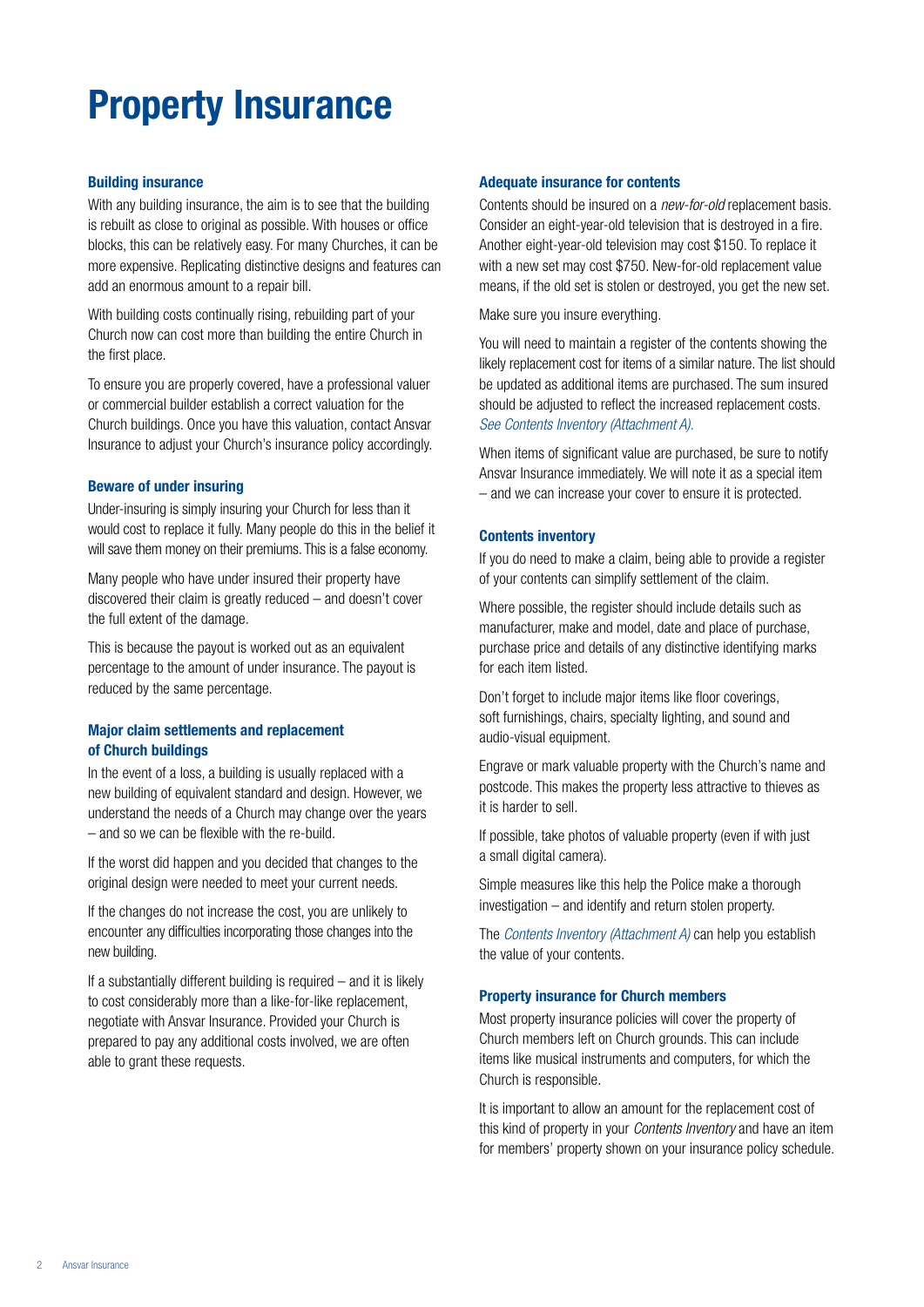## **Fire Prevention**

### **Fire loves the unprepared**

A well-prepared fire plan will not only protect your Church, and your congregation, it could also help reduce your premium.

The suggestions in this section have been designed to help you ensure your Church is as well protected as possible.

#### **There are 5 major causes of fire**

- 1. Arson
- 2. Faulty electrics
- 3. Poor heating
- 4. "Hot work" including welding and angle grinding
- 5. Cooking

#### **Arson**

Arsonists cause an estimated \$1.6 billion\* worth of damage to property every year. Places that are easily accessed, frequently unoccupied and set away from other buildings – places like Churches – are easy targets for arsonists,

But there are some simple things that can reduce the risk.

| <b>Checklist - Minimising the risk of arson</b>                                                                                             |  |  |  |  |  |  |
|---------------------------------------------------------------------------------------------------------------------------------------------|--|--|--|--|--|--|
| install security lighting inside the building                                                                                               |  |  |  |  |  |  |
| install security lighting outside the building                                                                                              |  |  |  |  |  |  |
| keep flammable liquids in locked metal cabinets                                                                                             |  |  |  |  |  |  |
| install a monitored security and fire detection system                                                                                      |  |  |  |  |  |  |
| keep the site tidy, remove combustible rubbish such<br>as timber, dry leaves and cardboard boxes from in,<br>under and around the buildings |  |  |  |  |  |  |
| limit access and ensure you know exactly who has<br>keys to the property using a key register                                               |  |  |  |  |  |  |
| prevent access to the roof area $-$ except by<br>authorised people                                                                          |  |  |  |  |  |  |
| install perimeter fencing and locked gates to limit<br>access and exit of arsonists                                                         |  |  |  |  |  |  |
| institute a <i>Church Watch</i> scheme                                                                                                      |  |  |  |  |  |  |
| seek advice from your local Fire Service                                                                                                    |  |  |  |  |  |  |

\*The Australian Institute of Criminology – 2005

#### **Faulty electrics**

#### One spark is all it takes.

Exposed wires and electrical shorts can produce sparks. While most of these will simply cause an inconvenience, in the wrong conditions can start a blaze.

Your best defence is to keep all appliances regularly maintained and ensure you have a properly installed safety board.

#### **Heating**

#### Churches need heating.

Most Churches have large halls, many with high ceilings and steeping roofs. To warm these spaces takes a lot of heat.

#### **Tips to help you ensure the safe use of heaters**

- avoid portable heaters; from small bar radiators to large gas heaters
- heaters without thermostats are more of a hazard than those with
- ensure all heating is a permanent fixture, well installed by professionals
- keep your heaters serviced regularly
- keep flammable items at least one metre away from any heater

#### **Hot work**

Hot work is any work process that creates a fire source such as sparks or flame. For trades-people, this includes grinding, welding or cutting metal.

Many fires that result from building or maintenance work start with stray sparks. Often, an enthusiastic workman is more interested in getting the job done than ensuring the working area is fire safe.

Experience has shown that an acceptable standard of care and supervision is far more likely to be achieved where a documented hot work permit system is enforced. Therefore, a precaution checklist should be established to highlight the important steps to take during hot work operations.

A Responsible Officer, who is appointed by senior management, should be responsible for all safe execution of hot work on site. The Responsible Officer must ensure:

- the Hot Work Permit Form is completed correctly (sample included in Attachment V)
- the area is prepared appropriately to conduct hot work
- the equipment to be used is safe and in appropriate condition
- appropriate fire protection measures are in place
- a trained fire watch person stays with the operator of the hot work until completion
- a suitable duration period for the permit is in place
- the work area is inspected 60 minutes post the completion of the work to confirm safe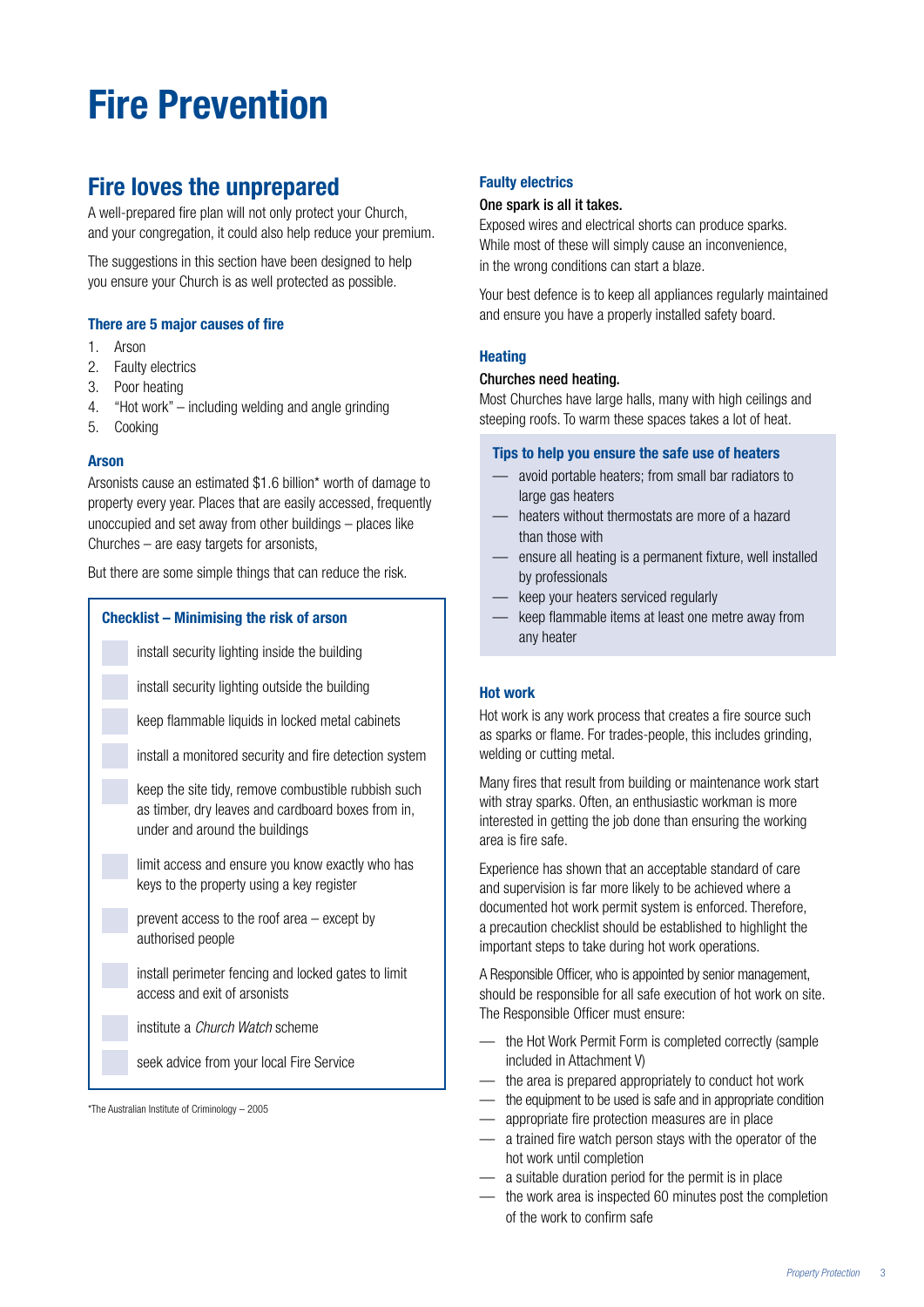## **Fire Prevention (cont'd)**



#### **Kitchens**

More property fires start in kitchens than anywhere else. Gas flames, hot oil, electrical outlets, gas appliances and electrical appliances are all potential fire hazards.

The best prepared kitchens have more than one type of protection.

#### *Install a smoke detector.*

You must have a *smoke detector* in or very close to your kitchen. Check with your local fire brigade about where is the best place for it.

#### *Have an extinguisher on hand.*

It must be the right type of *fire extinguisher. Dry powder is often the most favoured – as this works best for electrical, fat and oil fires, however it can create a mess.* Check with your fire extinguisher equipment supplier: they can advise you on the most appropriate for your specific needs.

#### *Get a fire blanket.*

They're cheap and effective. They're ideal for putting out small fires that start in pans or trays. They can also be used to smother fires in a deep fryer. In the event of a person's clothing catching fire, a fire blanket can smother the fire, while protecting the rescuer.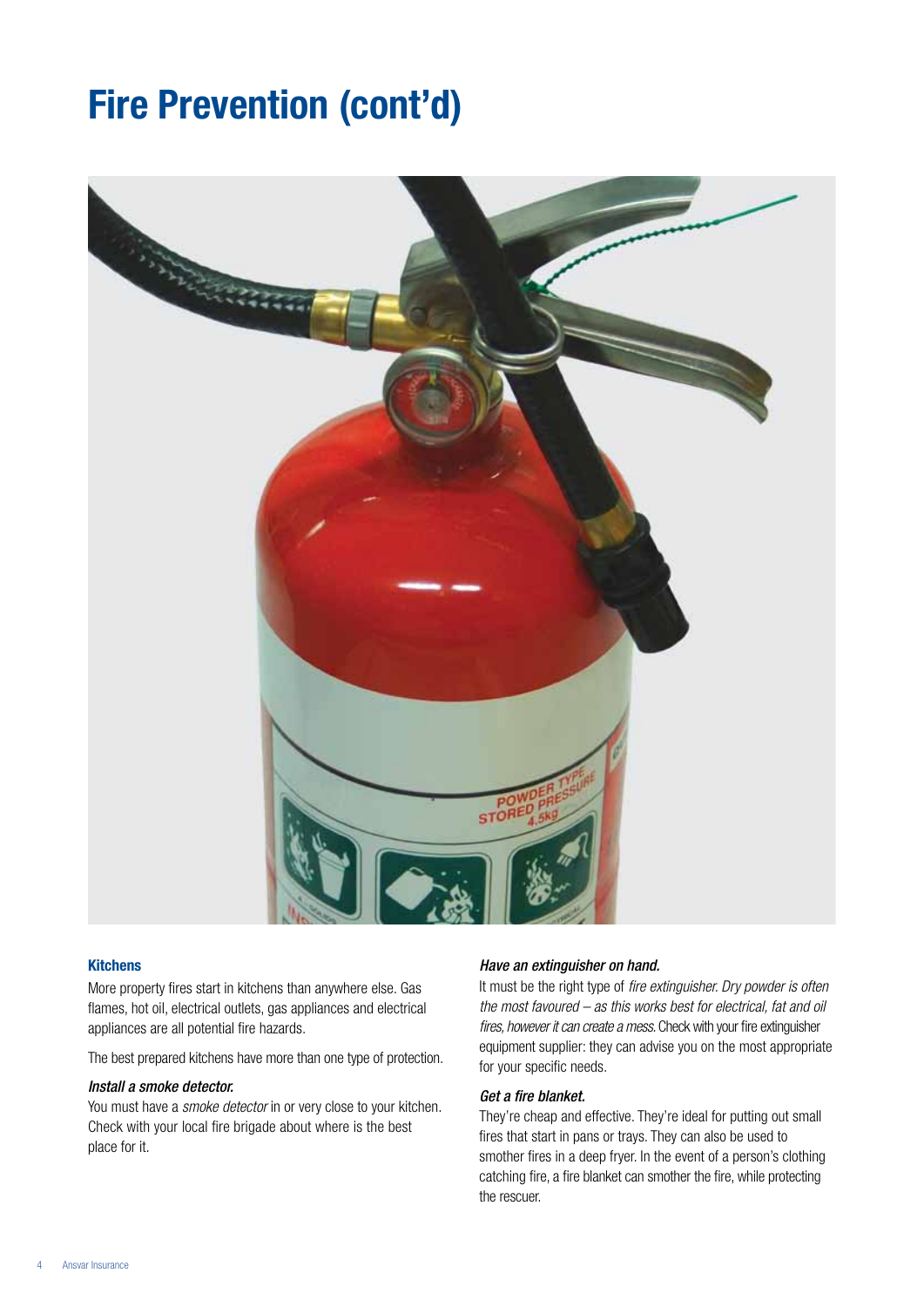#### *Train your people.*

Anyone working regularly in your kitchen, must be given fire protection training. Ensure, at the very least, they know where the equipment is located, how it is used and the limitations of each device.

You could also…

#### *Install a sprinkler system.*

This is extremely effective, but it can be expensive. However, it will go some way to reducing your insurance premium.

#### *Install a monitored alarm.*

This is a less expensive alternative to the sprinkler system. Having your heat or smoke detectors linked to a monitored alarm station means a faster response from the fire brigade in case of an emergency.

#### **Monitored smoke detectors**

Churches are often unoccupied and unless someone is there, fires can spread quickly. Battery powered smoke detectors only work when someone is there to hear them. By using detectors that are wired into the main power source and have good coverage of the Church – and linking them to a monitoring service – means the fastest possible response in case of fire.

#### **Evacuation plans**

See Evacuation Plans on page 17 for more information,

#### **See the signs**

Luminous or illuminated exit signs are a good and inexpensive investment, Place them over all doorways and emergency exits, and fit them with backup batteries. Please remember to check the batteries are charged and the lights work.

#### **Fire drills**

The idea of the drill is to see how well your emergency procedures work.

In a Church, it is recommended that drills be conducted at the end of a service. Please ensure the congregation knows the drill will be taking place.

Assign some observers to note what happens and identify any problems encountered during the drill.



Your local fire authority can help. They can provide valuable advice for preparing an evacuation plan.

In some cases, they may be prepared to participate in the drill to add a touch of realism to proceedings.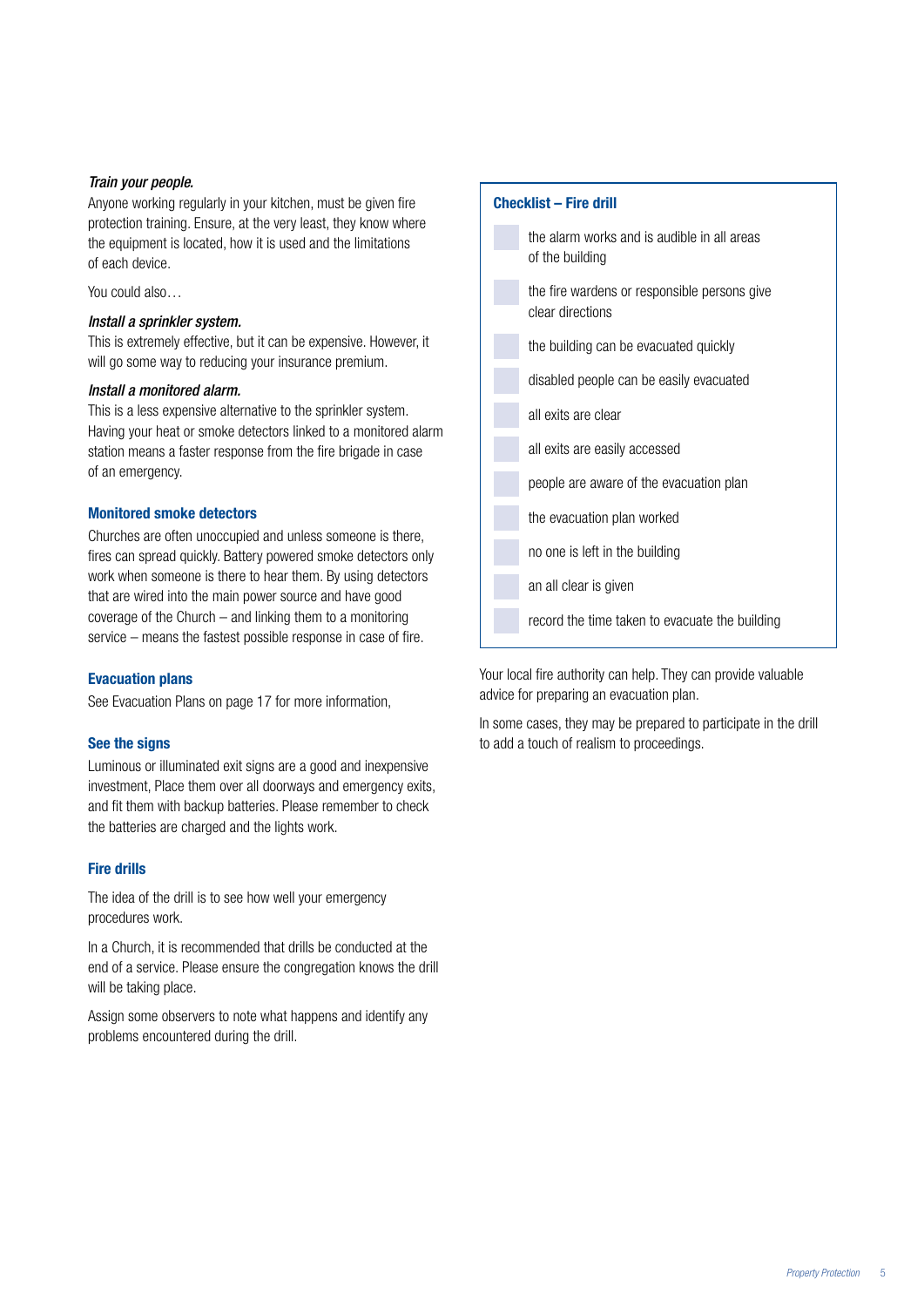## **Fire Prevention (cont'd)**

#### **Portable Fire Extinguisher Guide**

| <b>Current</b>    | <b>Extinguishing</b> |       |                         |                                                  | Type of fire, class and suitability |                                               |                               | <b>Comments</b>                                                                                                                           |                                                               |
|-------------------|----------------------|-------|-------------------------|--------------------------------------------------|-------------------------------------|-----------------------------------------------|-------------------------------|-------------------------------------------------------------------------------------------------------------------------------------------|---------------------------------------------------------------|
|                   | Agent                |       | A                       | $\mathbf{B}$                                     | C                                   | E                                             | F                             |                                                                                                                                           | D                                                             |
|                   |                      |       | Wood, paper,<br>plastic | <b>Flammable &amp;</b><br>combustible<br>liquids | <b>Flammable</b><br>gases           | <b>Electrically</b><br>energised<br>equipment | <b>Cooking oils</b><br>& fats |                                                                                                                                           | <b>Metal fires</b>                                            |
|                   | Water                |       | ✔                       | $\boldsymbol{x}$                                 | ×                                   | $\boldsymbol{\mathsf{x}}$                     | ×                             | Dangerous if used on<br>flammable liquid, energised<br>electrical equipment and<br>cooking oil/fat fires                                  |                                                               |
|                   | Wet chemical         |       |                         | $\boldsymbol{x}$                                 | ×                                   | $\boldsymbol{\mathsf{x}}$                     |                               | Dangerous if used on<br>energised electrical equipment                                                                                    |                                                               |
|                   | Foam*                |       |                         | ✔                                                | X                                   | $\pmb{\times}$                                | <b>LIMITED</b>                | Dangerous if used on<br>energised electrical equipment                                                                                    |                                                               |
|                   |                      | (ABE) | V                       | $\mathbf v$                                      | $\boldsymbol{\nu}$                  | V                                             | $\boldsymbol{\mathsf{x}}$     | Look carefully at the<br>extinguisher to determine if                                                                                     |                                                               |
|                   | Powder               | (BE)  | ×                       | V                                                | V                                   | ✓                                             | V                             | it is a BE or ABE unit as the<br>capability is different                                                                                  |                                                               |
|                   | Carbon Dioxide       |       | <b>LIMITED</b>          | <b>LIMITED</b>                                   | ×                                   | ✔                                             | X                             | Not suitable for outdoor use<br>or smouldering deep seated<br>A Class Fires                                                               | Use only special purpose extinguishers and seek expert advice |
| <b>IRE BLANKE</b> | Fire Blanket         |       | LIMITED*                | <b>LIMITED</b>                                   | ×                                   | $\boldsymbol{\mathsf{x}}$                     | V                             | *Fire blankets may be used<br>as a thermal barrier against<br>radiated heat and to control<br>a fire in clothes being worn<br>by a person |                                                               |

 $\mathbf{v}$  = the class or classes in which agent is most effective

 $x =$  not recommend for the class of fires

LIMITED = indicates that the extinguishant is not the agent of choice for the class of fire, but it may have a limited extinguishing capability

\*Solvents such as alcohol or acetone mix with water and therefore require special foam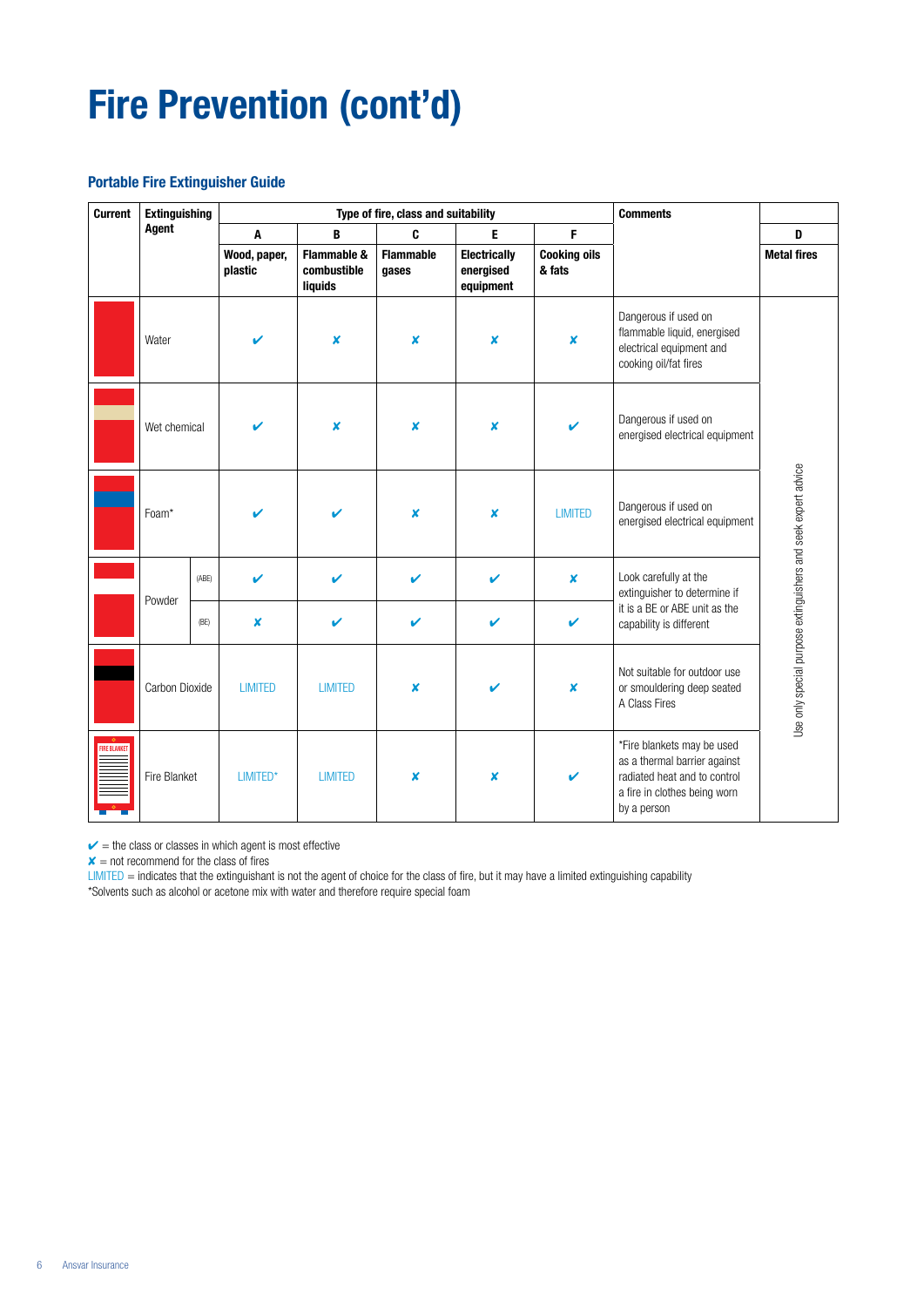#### **Fire equipment**

All fire extinguishing appliances must be kept in working order. Expert maintenance personnel should be used to ensure the appliances are all in good working order.

There is a legal requirement in place to have fire equipment regularly maintained at specified intervals.

All fire extinguishers must:

- be suitable for the peril they are installed to protect against
- display clear operating instructions
- be maintained, fully charged and operational at all times
- have appropriate signage indicating their location and the type of fire for which they can be used
- be kept in designated places when not in use
- have a current service tag giving the date of the most recent service, with the name of the service provider.

Please check with your state regulations for extra requirements.

#### **Compliance with legislation**

Check with your local fire authority or a professional fire protection company to ensure you comply with legislation.

We recommend you use a company that provides a fire equipment maintenance service. They provide invaluable advice. They should provide an inspection every six months. This would include recharging out-of-date or used extinguishers and they provide evidence of compliance with legislation. These companies can provide valuable training in the use of extinguishers.

#### **Specialist advice on fire prevention**

The best advice comes from a professional.

The best place to start is by contacting your local fire authority. In most cases the information and guidance offered is free of charge. For smaller facilities, that information may be enough for your needs. For larger facilities or those in higher fire danger areas, paid professional advice is usually money well spent.

#### **It all adds up**

The better prepared your property is against fire, the better off you'll be. Also, you should be able to keep your premium to a minimum.

#### **Case study**

#### **A Church is more than a building**

The Presbyterian Church of Aoteoroa in Christchurch has been a building of national significance since it opened its large kauri doors on 28 October 1877.

On the 5th of August, 2009, fire almost destroyed the Church.

At 2am, unseen from the deserted car park, someone lent a mattress up against the doors on the east portico and set fire to it.

The fire destroyed the doors, then raged into the gallery above the doors and up towards the ceiling. The heat was so severe, it fractured every window and melted the pipes on an historic organ.

Luckily, a passing policeman noticed the flames. The fire brigade responded quickly. The Church was saved. Some parts of the Church were unscathed. Some would require only cleaning and some simple repair work. Sections of the Church would need to be completely rebuilt.

The Church is heritage listed, which means only specialist repair methods and original materials can be used in the reinstatement. This includes the recreation of the horse hair and lime plaster for repairs to the ceiling and the decorative rosettes, sourcing identical timber from Europe for floor repairs and the reconstruction of the oak vestry panel – complete with carvings, brass plaques and solid oak door.

The metal frame on the portico window will need to be remade to match the original specification.

No modern finishes or materials will be permitted.

All up, the fire caused \$3.5million damage. All of this was covered by their policy.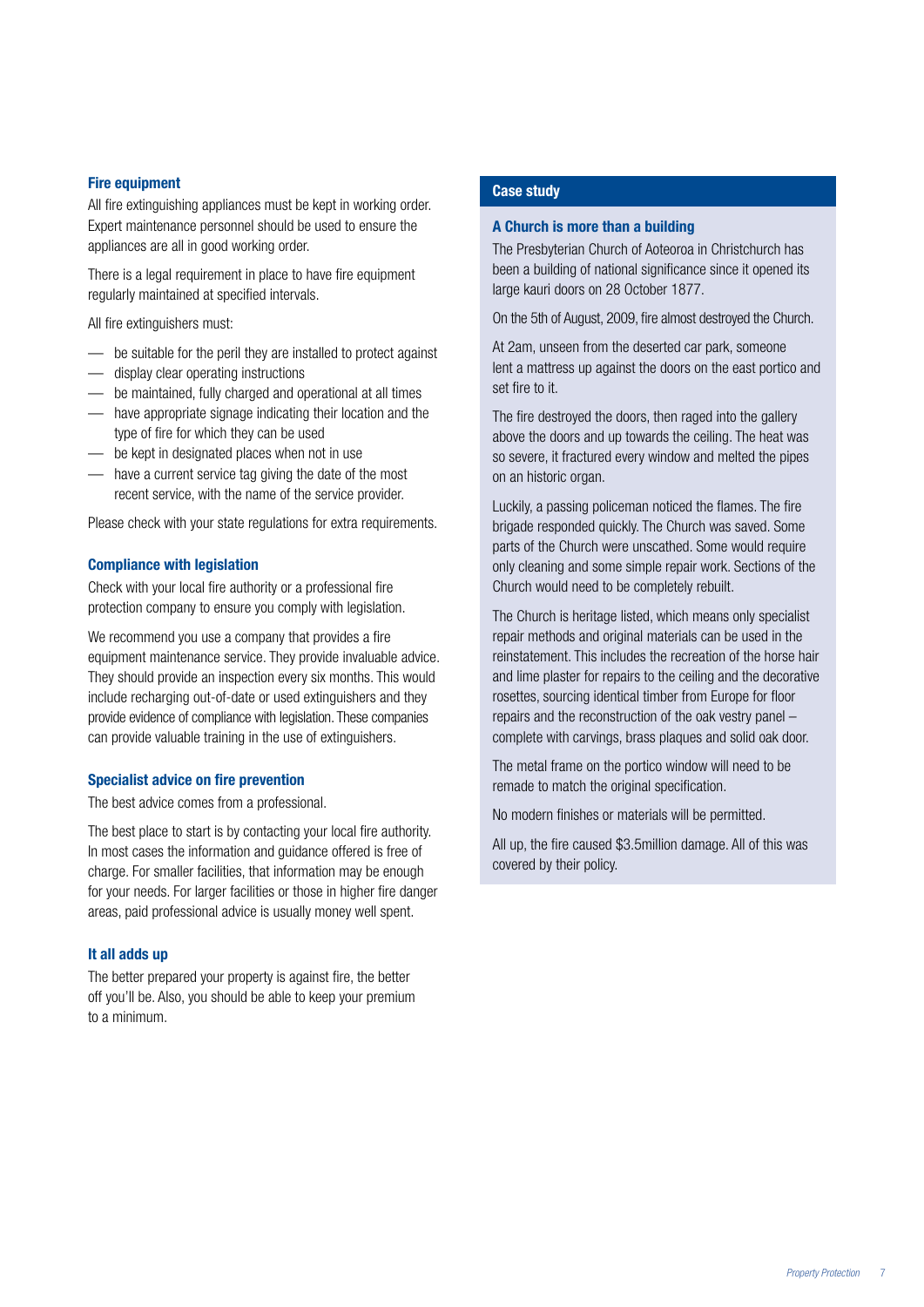## **Storm Protection**

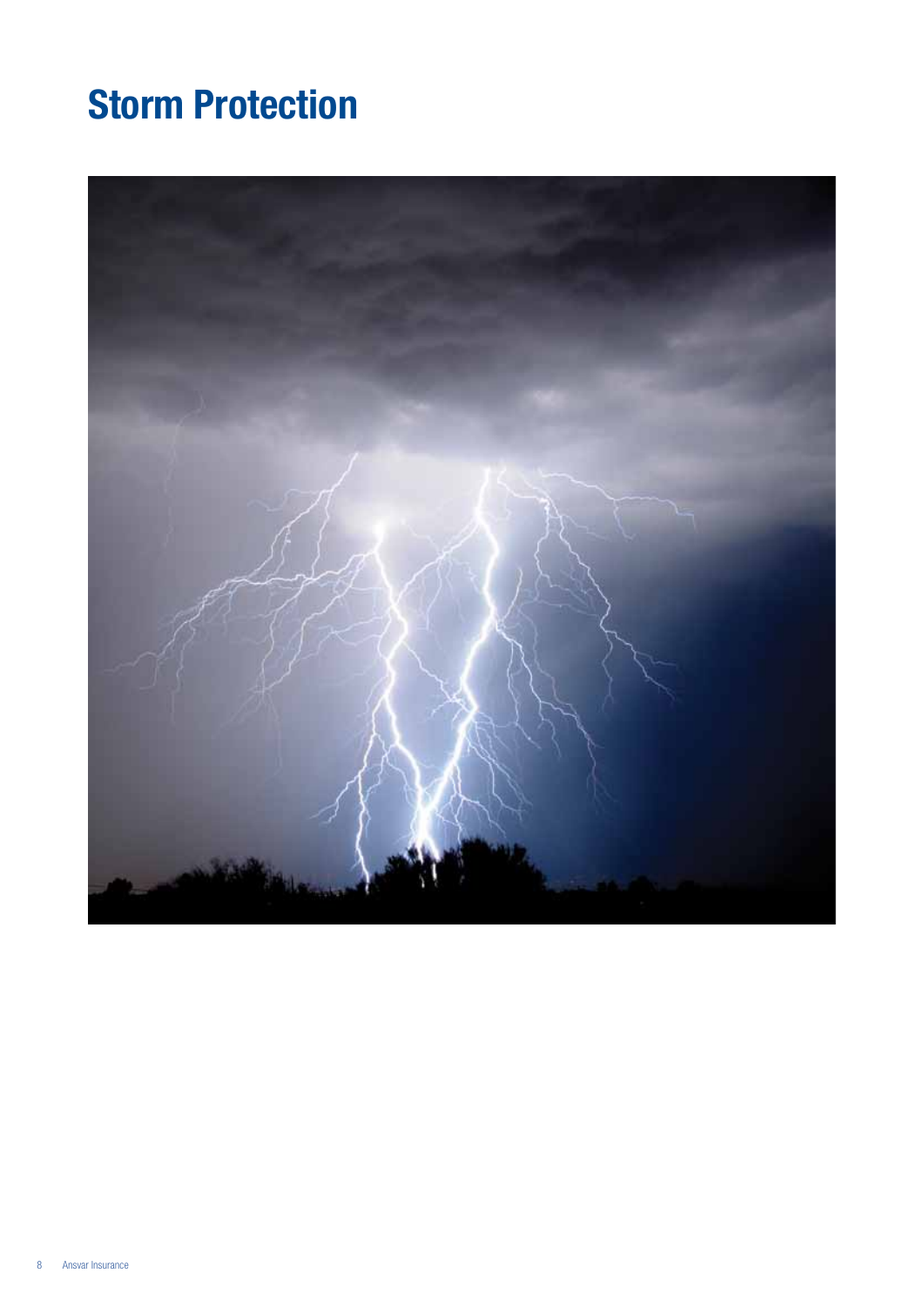#### **Thunderstorms**

Storms are a major cause of damage to Churches.

While most storms only last 15 minutes or so, they present a real danger to the unprepared.

- Almost every aspect of these storms has the power to cause major damage.
- Lightning strikes, for instance are a big cause of fires in Churches.
- Power surges caused by lightning strikes can and do severely damage all types of electronic equipment.
- Strong winds can damage roofs, windows, vehicles and can cause serious injury.
- Hail can cause incredible damage in a very short space of time.
- Water leaks, if left un-repaired, can lead to rot, ceiling stains, electrical shorts and all sorts of other damage.

#### **Checklist – Minimising the risk of storm damage**

secure all loose articles in the grounds

keep gutters and down-pipes clear from debris

fit surge protectors to the main circuit board

cut away dead branches from trees

trim any branches that may interfere with electricity cables

install a lightning rod

#### **After the storm passes**

check for damage and fix it as soon as possible

look for possible water entry points by identifying dark circles appearing on ceiling or wall plaster

remove loose or damaged tree branches

clear debris and potential hazards from the building

mop up excess water and dry damp carpets

inspect the roof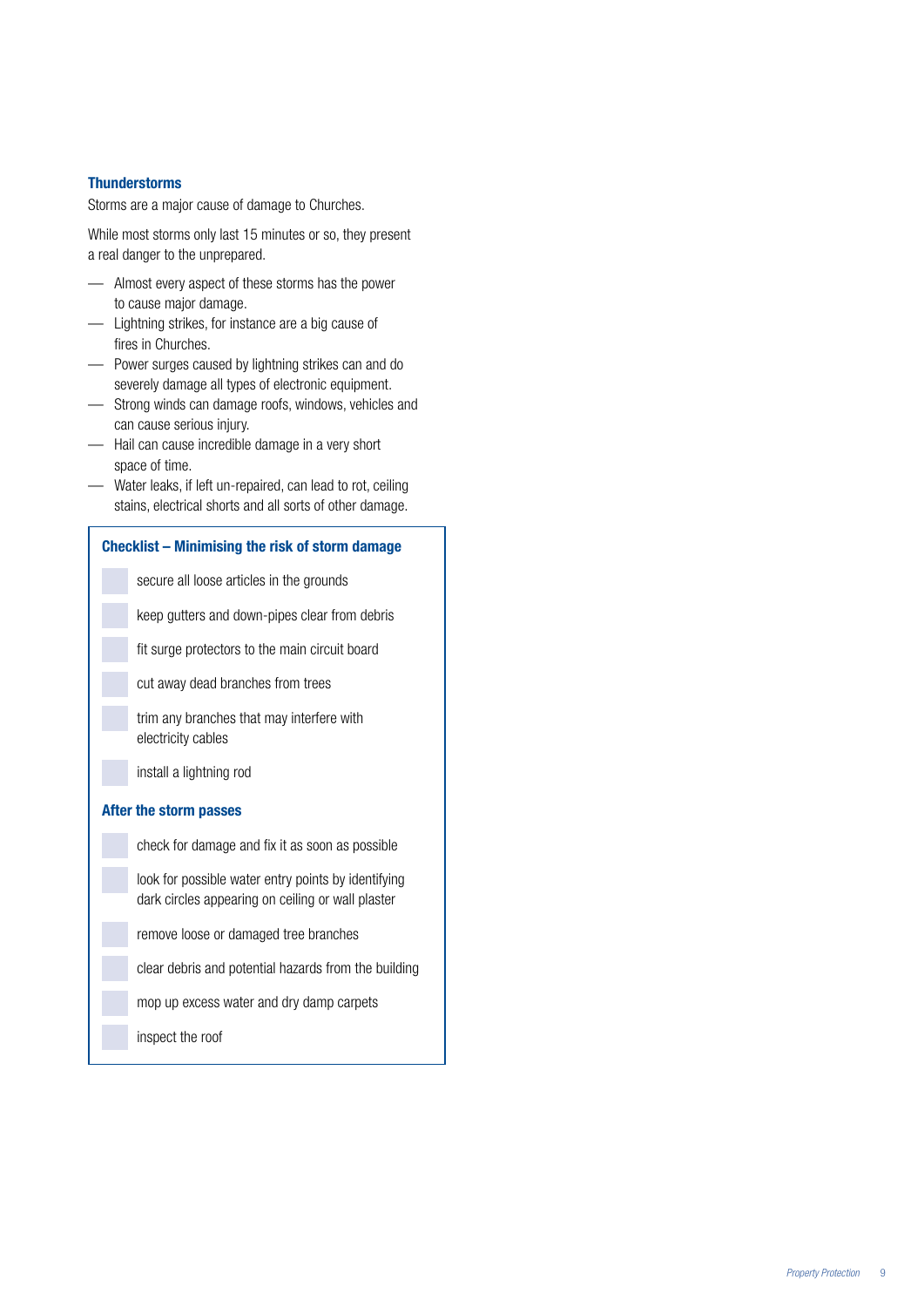## **Electrical Safety**

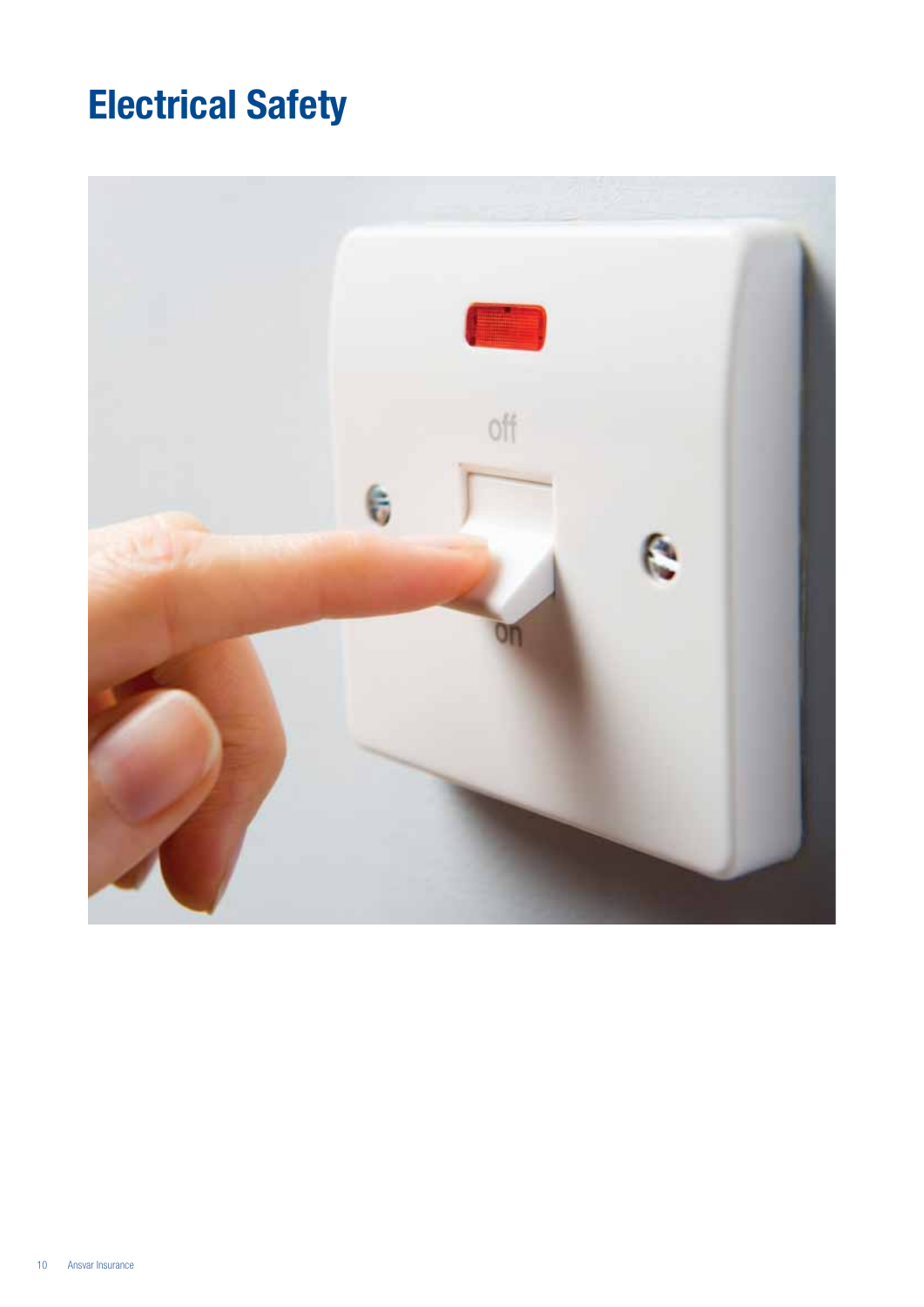Up to 2,000 people are hospitalised due to electrical accidents in Australia each year. You need to be aware of the risks that could lead to injury or damage to property. How safe are your Church buildings and people from electrical dangers? Consider the following…

#### **Church electrical work**

As a rule, only qualified electricians should work on your electrical systems. This is safer for your people, your property and the individual working on the system. If you do use volunteers, it is best to use registered electricians – and if possible, sight their registration and record their details.

Depending on the type of work, you may need them to supply a Certificate of Electrical Safety (CES). This certificate is an assurance that the work has been done by an appropriately qualified person and that it has been carried out in accordance with the high standards demanded by each state government.

#### **Electrical wiring**

Deteriorating electrical wiring causes many fires.

Have your Church's wiring checked regularly by a licensed electrician. Obtain a written report on its condition and act on any safety concerns.

This is important if you have an old switchboard or if you're using a lot of new equipment. New equipment or increased use of electricity also places a greater drain on the switchboard. Faulty fuses on switchboards are prone to overheating and can easily ignite combustible material such as wood panels or other combustibles that may be stored nearby.

#### **Safety switches**

Safety switches protect your property and they save lives. Have them fitted at the electrical distribution board.

#### **Surge protectors**

Power surges can easily damage electronic equipment like data projectors, computers and electronic musical instruments. Fitting power surge protectors protects Church property and the property of others. It's best to fit them at the electrical distribution board.

#### **Information protection**

Protecting important information is easy and relatively inexpensive. A daily or weekly backup of all computer files minimises the possibility of data loss. This data should be stored away from the Church premises. This way, if there is an electrical malfunction, fire or failure of the hard disk, most records and work will be retained.

#### **Electrical cabling**

Underground cables should be clearly marked in accordance with local laws. Plans indicating where underground cabling is buried on your Church property should be reviewed to check that all cabling is appropriately marked.

#### **Temporary wiring**

#### *Too many adaptors and socket boards can overload*

*electrical power points.* This, in turn, can cause electrocution, or fire. While they are convenient, please ensure only appropriate adaptors are used in offices and kitchens, for musical instruments and sound desks. If adaptors are repeatedly used, consider installing additional power-points to the fixed wiring system.

If you need to use an extension cord, tape it securely to the floor for the whole length of the cord.

#### **Monitoring electrical safety**

*Electrical testing and tagging procedures make electrical items safer.* In some states there is a legal requirement to test and tag electrical equipment – especially portable electrical appliances and leads. Your local WorkCover Authority can help you with the legislative requirements for your state.

#### **Water and electricity**

*Water and electricity don't mix.* Be sure that the roofs of your Church buildings are in good condition and that external electrical fittings are weatherproof.

Check that all appliances in the kitchen are well clear of damp or wet areas. Take care of stand-alone spring water dispensers connected to power outlets. Electrocutions have occurred using these appliances in recent years.

#### **Case study**

An overloaded powerboard used for sound equipment in a large suburban Church overheated and sparked, setting fire to the wooden enclosure surrounding the equipment.

The fire was quickly extinguished, but the resultant fire, smoke and dry chemical damage from the extinguisher caused in excess of \$40,000 in damages.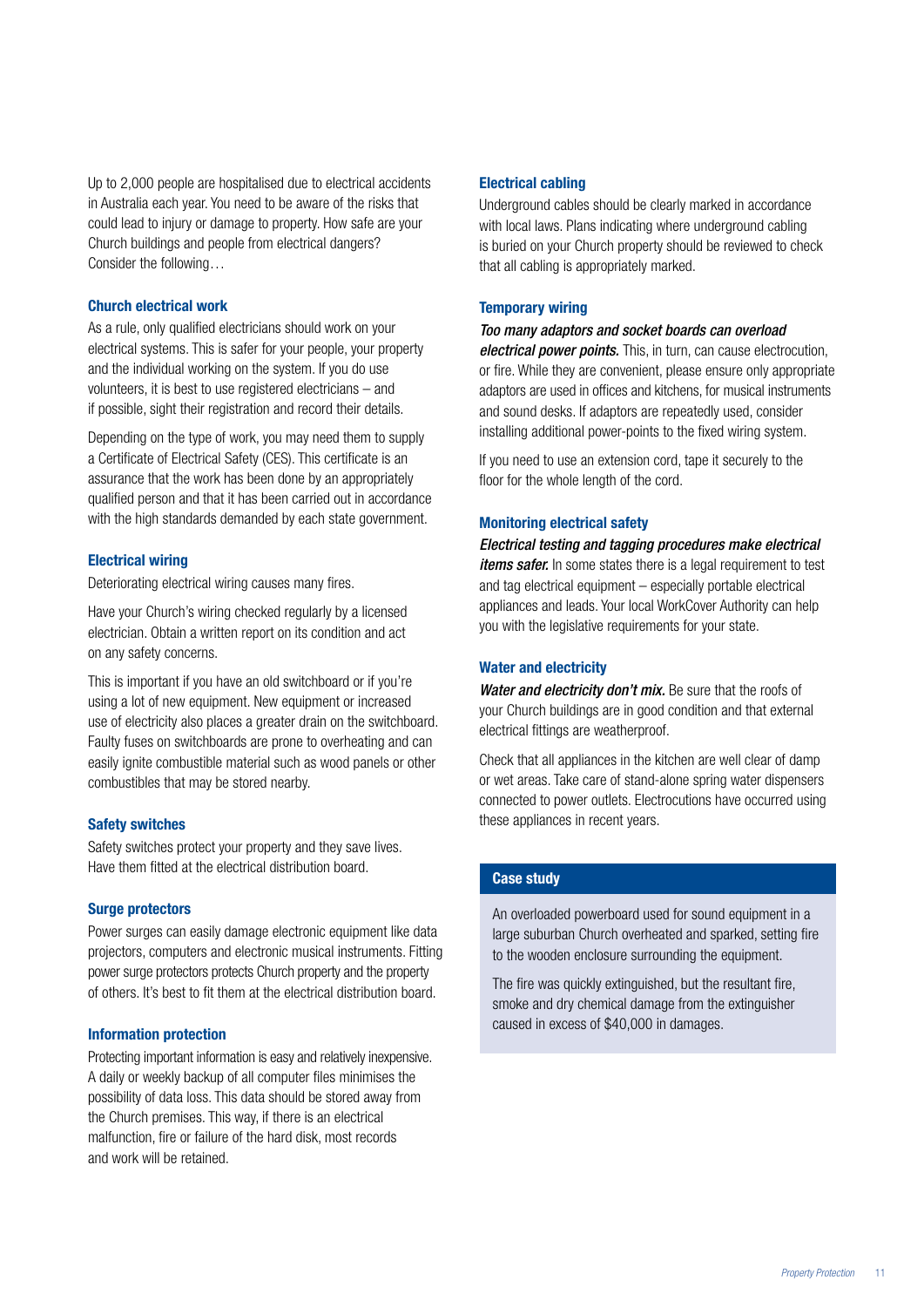## **Building Security**

![](_page_13_Picture_1.jpeg)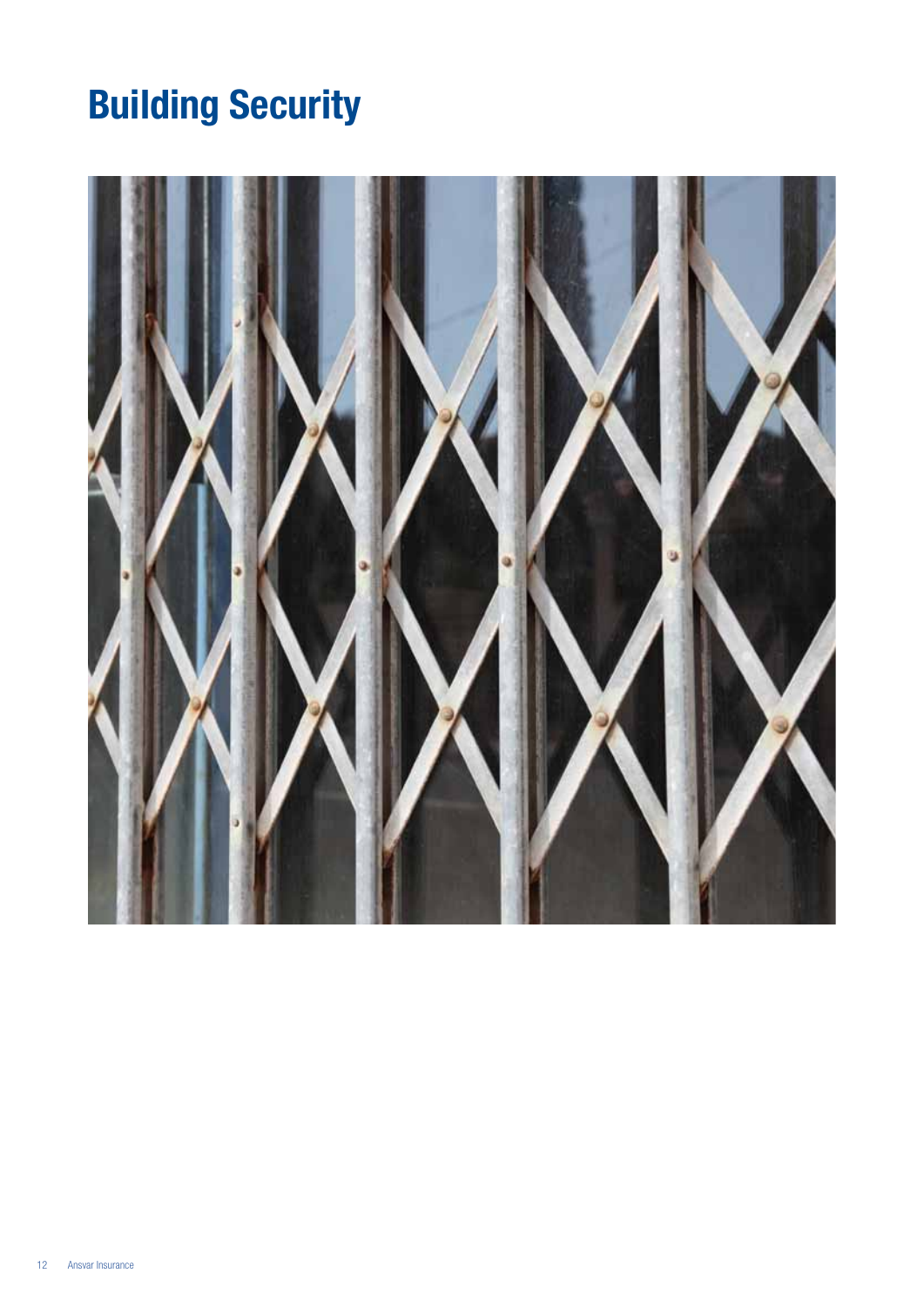### **Sometimes, what you don't see can hurt you.**

Deliberate acts causing loss – theft, arson and malicious damage – often occur when no one else is around. The more secure your property is, the harder it is for this to happen.

#### **Perimeter security**

It's important to find the right balance between openness and security for your Church. The more secure the property is, the safer it becomes.

#### **Some simple rules of thumb to consider:**

- keep the building itself in good repair (making sure there are no 'weak areas')
- ensure any fencing is in good condition
- use a good quality lock to secure the gate
- fit deadlocks on all external doors
- fit key-locks on all opening windows
- remove the keys when the building is unoccupied

#### **Make someone responsible**

*Unlocked buildings make easy targets for arsonists and thieves.* Each night, someone needs to take responsibility for locking the doors and windows. Ensure that lights and heating appliances have been switched off. This could be a staff member, or someone living nearby.

If the Church is being used by a group  $-$  a play group for example, or a community group, the person in charge of the group must take responsibility for locking up. If they don't have a key, they must make appropriate arrangements for the building to be secured.

*Each Church is different.* What is appropriate for one Church may not be for another. Church administrators should be aware of the issues, assess the individual needs of their Church and have a system in place that works for them. A system that minimises the risk of theft or arson.

#### **Keys to Church-owned buildings**

*Keeping track of Church keys can be confusing, but it is important.* Ministry teams and congregations change all the time. Keys are often passed on to others unofficially or not returned. Unfortunately, each time this happens, the risk of theft increases dramatically.

#### **Key registers**

A key register is a great way to control access to buildings. One person, possibly the Church administrator or a deputy, needs to have responsibility for issuing keys and monitoring their use. A responsible senior administrator should maintain the register. Consult with a locksmith when you set up the register – their advice can be extremely valuable.

The register works like this:

- introduce a master key system
- one senior person retains the master key
- individuals only get keys to the areas they need for their work
- records are kept, so the administration knows who has which key
- the register is updated whenever new keys are issued
- charge a refundable deposit that can encourage the return of keys
- all locks are changed every five years or so, and keys are re-allocated.

#### **Additional security for special equipment**

*Reduce the temptation.* High-value property that is reasonably portable and readily marketable makes a tempting target for thieves. These can include sound systems, laptops, musical instruments, portable electrical goods and power tools.

Keep items like this in a lockable room or shed – and only allow access by authorised people. Musical instruments and audio equipment should not be left in worship areas during the week or between services.

It is common for thieves to return to Churches after an initial break-in. They assume it will be as easy to break in the second time. They wait until the Church's insurance policy will have provided new replacements for what was stolen. Then they return.

#### **Church-Watch programs**

Church-Watch is well worth considering. This is a natural extension of the very successful neighbourhood watch schemes. Church-Watch helps to substantially reduce the chance of burglary or malicious damage.

They are worth considering if your Church is left unoccupied for long periods during the week. It is easy to draw up a roster from the congregation to keep an eye on the property.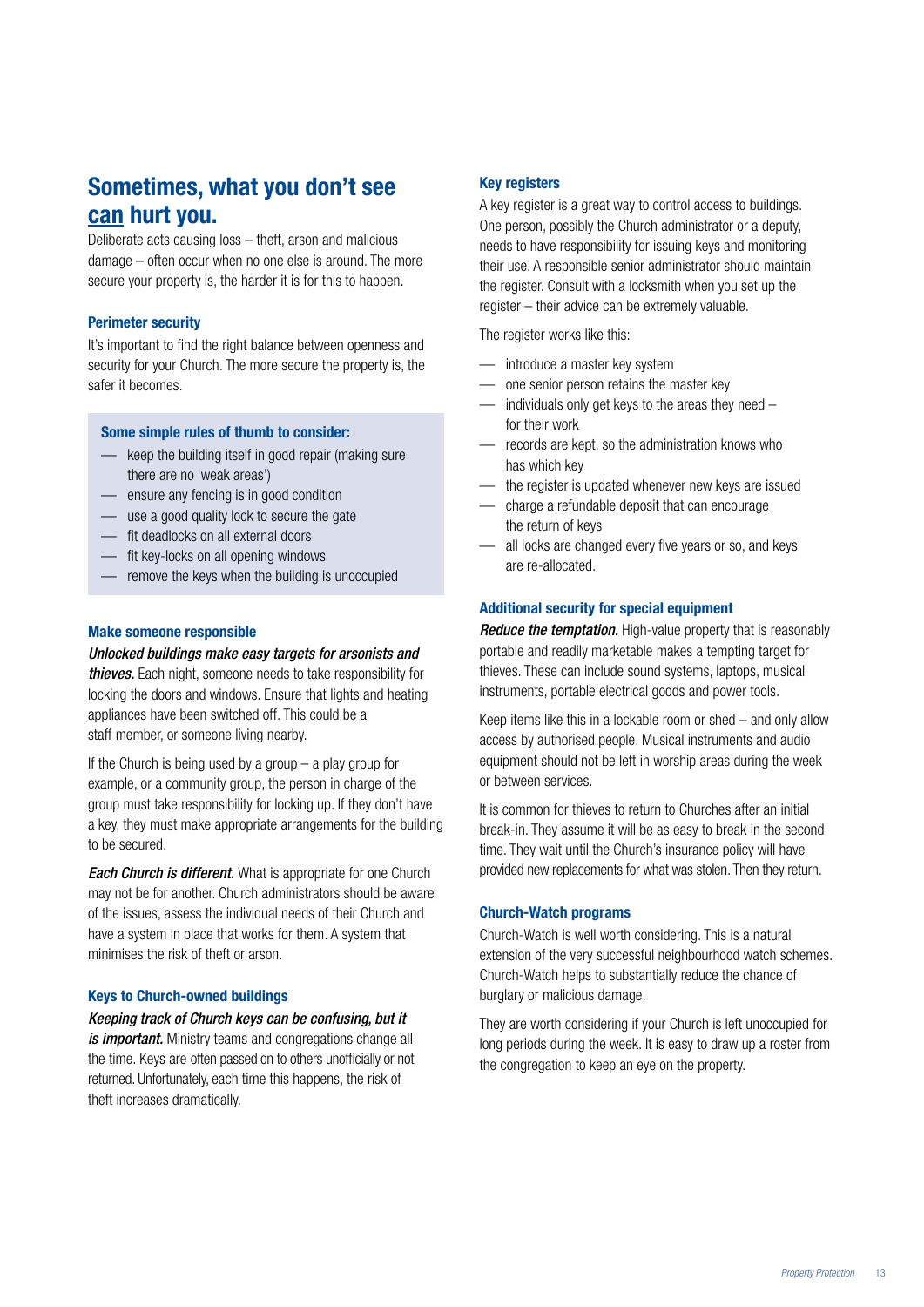#### **Security systems**

*Security systems provide extra peace of mind.* However, because there are usually many people who use the Church, it can be difficult to install a system that will provide maximum protection. This is made harder if the Church has a complex layout. It is best to obtain advice from reputable experts before making a decision.

Different alarm equipment offers different levels of protection.

#### **Local Alarm**

This alarm simply features a siren at the premises. This sounds for a limited period when a break-in is detected. The alarm is a deterrent and works best if there are people within hearing range who are willing and capable of dealing with a break-in. This type of alarm is not recommended for Churches.

#### **Dialler Alarm**

Like the local alarm, this alarm has a siren on the premises. It also includes a dialler. This device dials a nominated telephone number (usually that of a security company) using your telephone line. This ensures the alarm will not go unnoticed.

#### **Secure Monitored Alarm**

This alarm includes regular pulsing from the alarm system installed at the Church. Any interruption to the pulsing triggers an immediate notification to a security company.

It is important to remember, an alarm system does not prevent burglary. It only notifies you if a break-in occurs. The best security systems are monitored. This allows for a faster response from qualified professionals – and can result in you paying lower insurance premiums.

Most security companies can arrange for a security patrol to attend the property quite quickly after the alarm is sounded. Please note, they usually ask for the keyholder to be there. Police will also require the assurance of legal key access within a reasonable time, usually 20 minutes, before they will attend a call to commercial premises.

#### **Lighting**

*Good quality outside lighting is a good way to discourage vandals and burglars.* Lighting should be robust and out of reach. This makes it harder to be damaged or broken. It's worth paying extra for a good system. The cost of constantly replacing cheaper, easily broken lighting soon adds up.

While security lighting will increase the size of the electricity bill. it will also reduce the likelihood of burglary, arson and vandalism.

As an extra precaution, the exterior of your property should be free of visual obstructions and excess foliage – anything that can hide potential intruders.

#### **Security cameras**

Cameras can discourage theft and vandalism. They also assist police in their investigations, but they can be expensive.

An effective, integrated security camera system needs to be tailored to the particular needs of your property and your people. Placement of cameras may lead to accusations of invasion of privacy and must be handled sensitively. It's best to engage a professional security organisation in consultation with the Police and the Office of the Privacy Commissioner.

#### **Security patrols**

Like a Church Watch program, security patrols are a good way of showing that your Church is being watched. The patrols visit your site on a regular basis (at night, and when the property is unattended) to check all entry points. Ensure the security visits and patrols are not predictable. This makes it even harder for potential intruders to monitor the timing and avoid detection.

#### **Selecting security systems**

Ideally, you should deal with a reputable firm that has been in business for some time. Check to confirm they are appropriately licensed through the Australian Security Industry Association (ASIAL) or other industry association.

#### **Protecting stained glass windows**

Stained glass windows are fragile and easily broken. They are frequently targeted by vandals and can also be accidentally broken – by hail stones for example, or by people using the Church property.

Leadlight or stained glass windows can be protected with stainless steel grills or polycarbonate sheeting. If you use polycarbonate sheeting, allow sufficient ventilation. This stops the window space overheating and melting the lead components. The sheeting should be regularly cleaned to prevent the build-up of condensation and rot.

Remember to use a glazier or a builder who has experience with stained glass windows and Church buildings.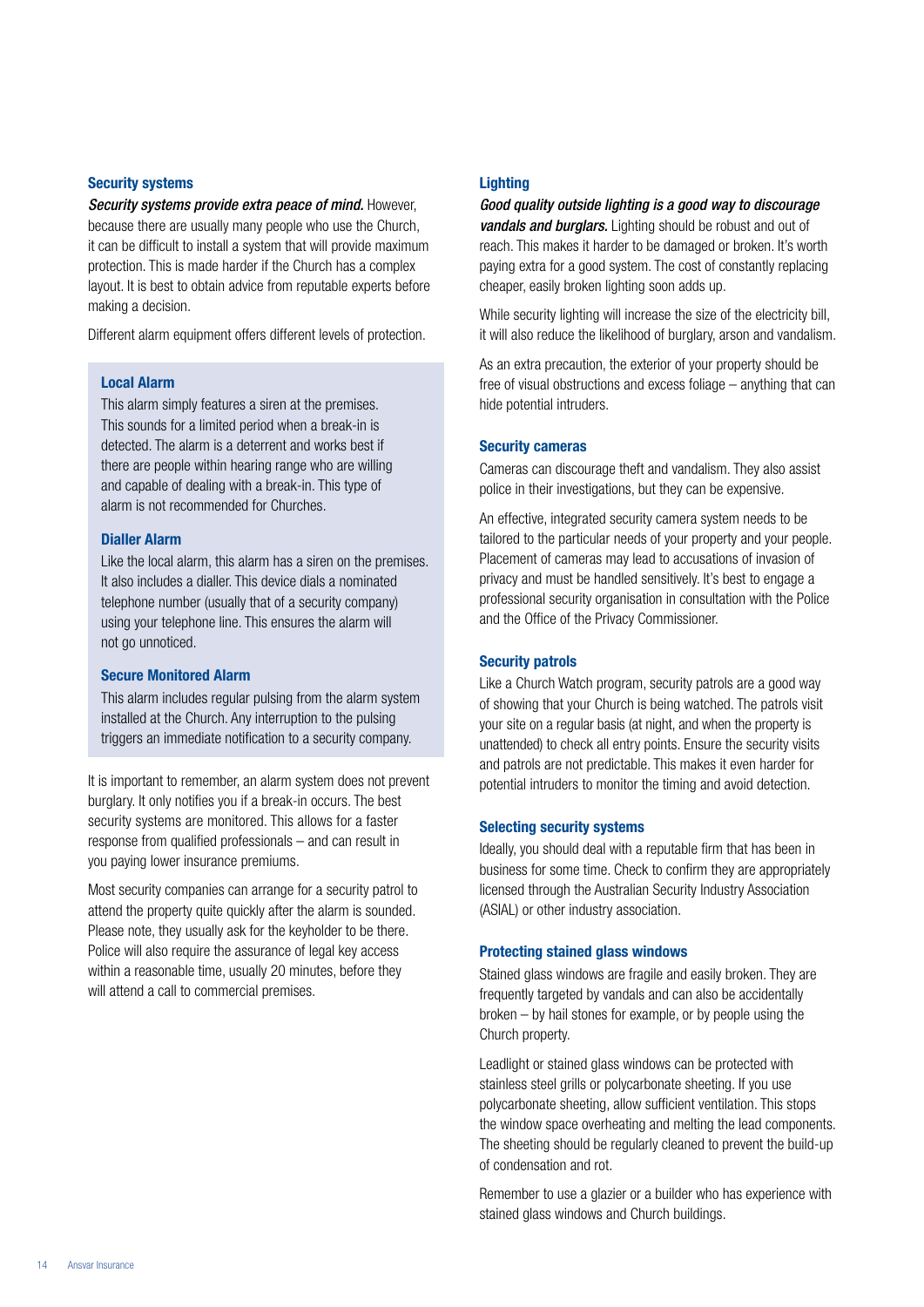## **Handling the Offering**

### **The temptation of cash can be hard to resist**

Churches sometimes discover that their offerings have disappeared before being banked. While unfortunate, there is a need to guard your collections.

There are a number of options. Many Churches, for instance, are now encouraging members to give to the Church by cheque or electronic transfer. However, there is usually an amount of cash received through the offering.

This step-by-step guide may provide some hints to help you ensure the safety of your offering.

#### **Put it somewhere safe as soon as possible**

Make two or three trusted people responsible. They should remove the offering from the worship area immediately after it is collected – and take it to a secure room. The room should have lockable doors. If possible, it should be in an upper story. If there are windows, those windows should have security grilles.

If the offering has to go through a foyer or other common area, those areas should be secured. Consider locking external doors for this time.

#### **Counting the offering**

There should never be less than two people in the counting room. Only people cleared to perform counting duties should be allowed in the room. These people should be highly reputable members of the Church. People who are well known to the leadership team.

Background security checks should be conducted for people involved in counting the offering. Although most people will understand the need for a check, seek their permission before doing it. If they don't grant permission, engage someone else to carry out the work.

#### **Transporting the offering to the bank**

Larger Churches may employ a security firm to transport cash to the bank. Smaller Churches should consider the following precautions:

- Carry the money in a securely locked bag.
- Travel in pairs.
- Travel by vehicle not on foot.
- Keep it close. Make the journey to and from the car as short as possible.
- Change your habits. Vary the vehicle, time and route taken to the bank.
- Don't take the scenic route. Proceed directly to the bank.
- Never leave money in an unattended vehicle.

#### **Banking the offering**

Ideally, cash should not be left on Church property. Bank the offering as soon as possible on the day of collection. Do not accumulate offerings over a number of weeks before banking, no matter how small the amount.

Where needed, use the night safe facilities at a local bank. If no night safe is available, a proper safe should be installed at the Church.

#### **A safe**

These can be concealed in walls, under floors or in other inconspicuous places. Ask a security professional for advice before purchasing a safe – to ensure that it meets your needs.

#### **Action when confronted by thieves**

Personal safety is paramount. If confronted by thieves, obey their instructions – do not hesitate to hand over the money. Do not argue or use force. If possible, take note of as much as possible. The appearance of the thieves, their clothing, what make and model of car they used, its colour and registration number.

Call the Police, immediately.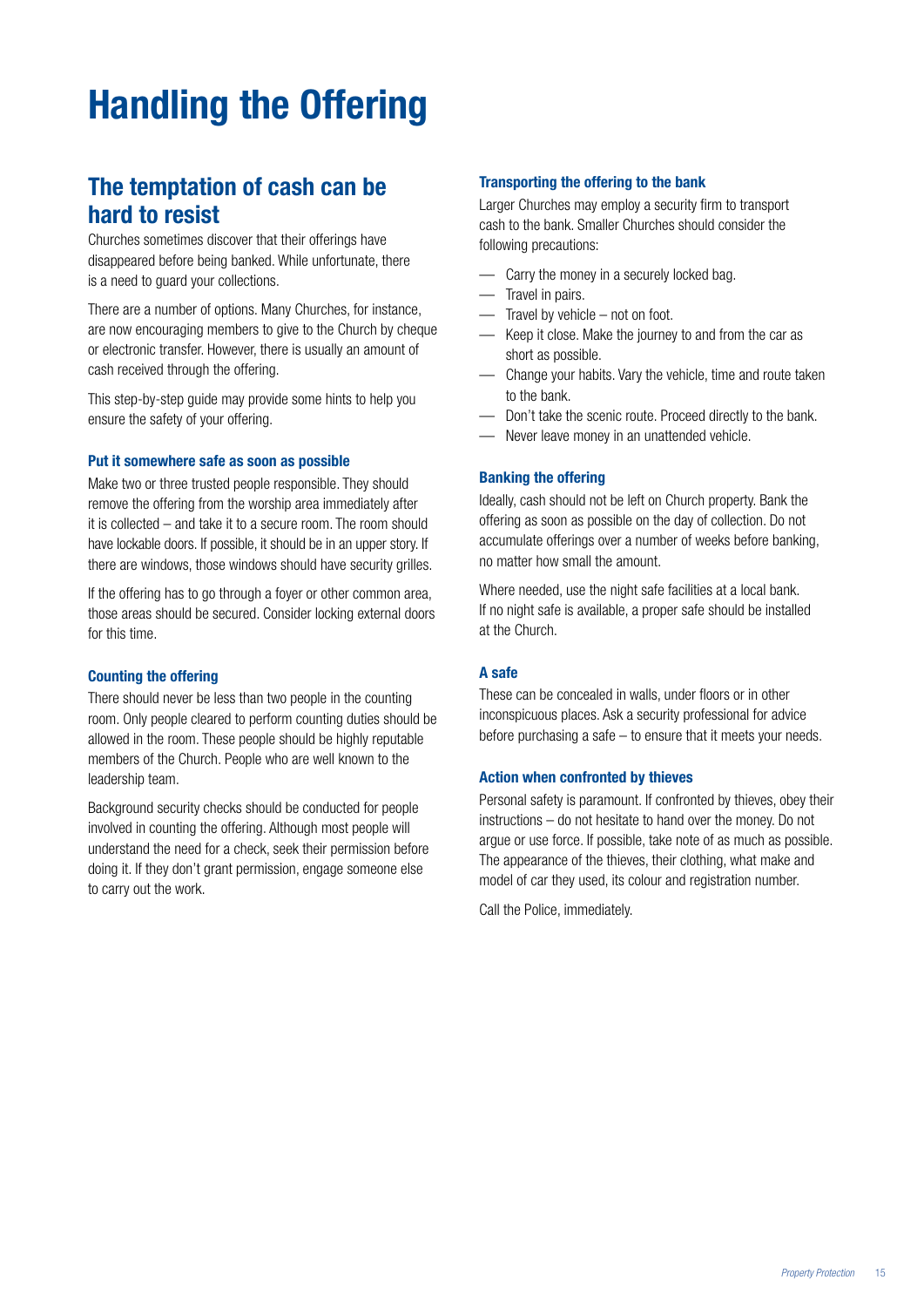# **Property**

### **Often Churches hire their facilities to outside groups**

#### **When hiring out Church property**

*Make sure it is safe.* Ensure the property or equipment to be hired is well maintained and free of known defects. For example, ensure steps and flooring are in good condition. Make certain power points, cables and electrical equipment are in good repair.

*Get it in writing.* Establish a contract or hire agreement to be signed by all hirers. *The Property Hire Agreement (Attachment H)* is provided as a sample. This document should only be used for simple hiring situations. Hire agreements for long term, more complex situations should be referred to the Church's solicitors to ensure a suitable agreement is put in place.

*Outline their responsibilities.* Provide a written document to the hirer explaining their responsibilities regarding cleaning, behaviour and any damage they may cause.

*"Do you have insurance?"* Ask for written evidence of Public Liability insurance from the hirer and keep a copy on file. It is recommended that the cover be for a minimum of \$10 million.

*Know who's responsible.* Ensure the hirer knows, in writing, they are responsible for loss or damage to any items they bring onto the Church property.

*"Why do you want it?"* Make sure you understand why your property is being hired. Do not hire the property to groups that do not meet your Church's standards. Do not hire your property to groups that could increase the risk of damage to the property or injury to people. If you do, please contact us. If there is an increased risk and you don't have prior agreement from Ansvar Insurance, your insurance cover could become void.

*Know who's going where.* Where possible, make a Church employee or member responsible for opening and closing the hired area. If you must provide a key to the hirer, ensure they only have access to the area being hired.

*Same in. Same out.* Ensure the hirer leaves the property as they found it and vacates the premises at the agreed time.

Long term contracts. If the hire agreement is long term and involves the hirer running a business from the Church property, Ansvar Insurance should be advised prior to a contract being entered into. This will help ensure the Church's insurance coverage remains valid.

*Tell us if something goes wrong.* If there is any property damage or injury; if a claim is being submitted or a potential claim may be submitted; please notify Ansvar Insurance as soon as possible.

## **Hiring Church Disaster Recovery Plan**

### **No one wants a disaster**

But it's best to know what you should do if one strikes.

Natural disasters and serious accidents can severely disrupt your mission. They can stop you providing services to a community and worship opportunities to its congregation. A disaster recovery plan can minimise the problems you may face if the worst should happen.

For most Churches a simple plan is all that is needed. At a minimum, you should be able to:

- contact emergency services
- ensure the safety of your employees and your congregation
- restore essential services
- have access to alternative office facilities
- have access to alternative accommodation

We recommend you compile a disaster recovery plan booklet. A copy should be provided to leaders and senior staff. Keep a copy in a prominent place in the administration area and off-site where it can be easily accessed. The booklet should be reviewed annually to ensure it is up-to-date and that all contact numbers are current.

#### **Emergency service contacts**

The booklet should contain emergency contact numbers and other details for:

- Police
- Ambulance
- Fire services
- State emergency services
- Your electricity/gas supplier
- Telephone service provider
- Emergency plumbing services
- Water service provider
- Emergency electrical services
- Ansvar Insurance
- All senior Church personnel

#### **Evacuation Procedures**

The Disaster Recovery Plan should include a copy of the Church's evacuation procedures. The plan should also include contact details for your local WorkCover Authority and any reporting agency for workplace accidents.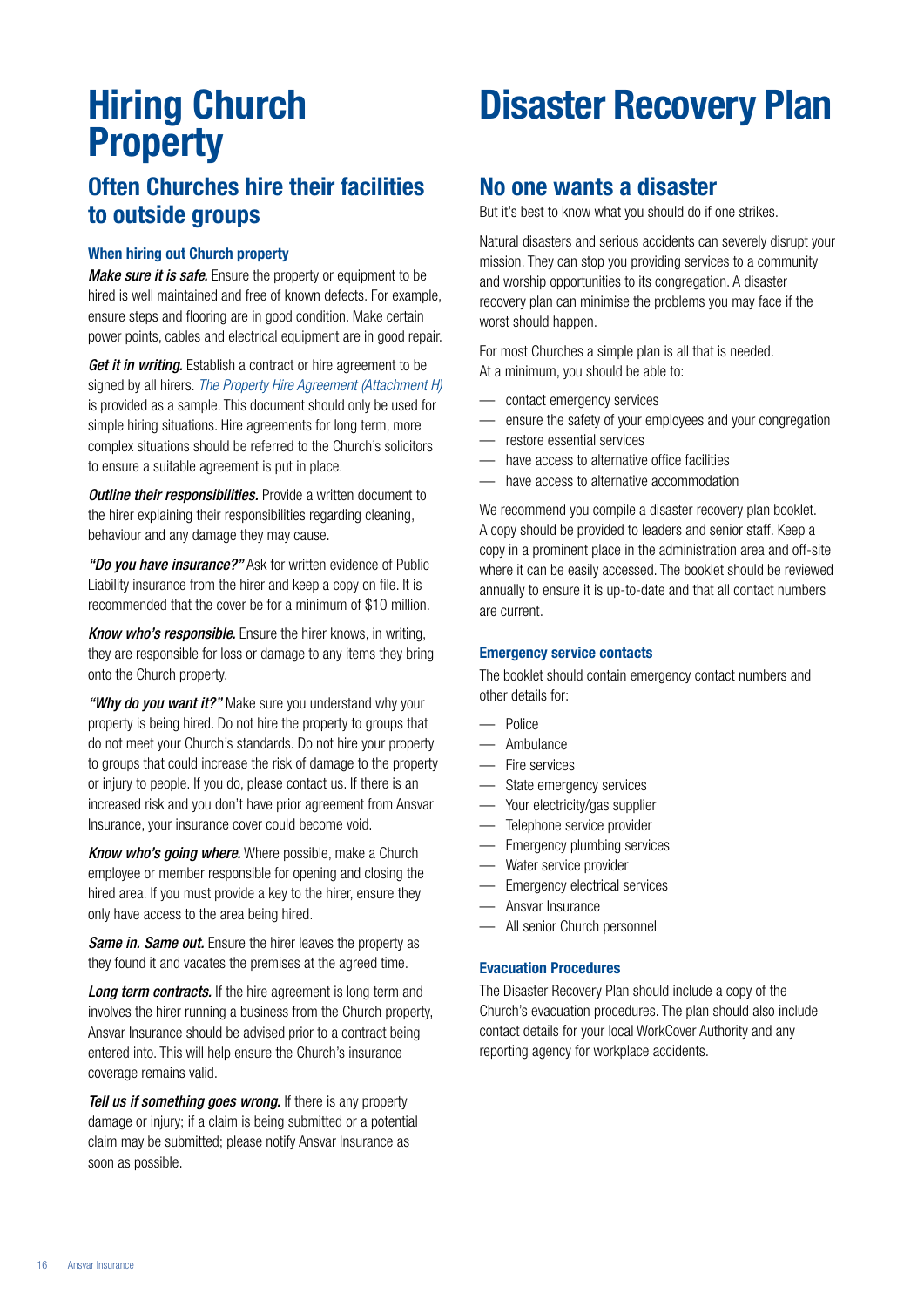#### **Evacuation plans**

Your first responsibility in the event of a disaster is to ensure people's safety.

Every Church needs an Evacuation Plan or Emergency Response Plan. The plan should be displayed on notice boards where it can be easily seen by anyone visiting the property. It should include a diagram of the property.

At the very least, your plan should include:

- information on how to recognise a fire warning signal
- the location of fire fighting equipment
- names and locations of emergency wardens
- designated evacuation routes from each location in the building
- where to assemble once clear of the building
- who to report to once clear of the building
- telephone numbers for the fire station, police and ambulance
- advice on evacuation procedures including not to waste time collecting or going back for valuables
- who is responsible for management of escape routes (including monitoring and maintenance).

#### **Restoring essential services**

How fast services can be restored depends on the extent of the disaster. Essential services may be restored by contacting the relevant people listed in the emergency contacts section of your disaster plan. The speed will depend on:

- the availability of relevant information about the property
- the availability of detailed plans of the property including plans for wiring, drainage and plumbing
- whether there are preferred suppliers or contractors to undertake work on the property

Having one point of contact can make the process go faster. You should appoint someone to be responsible for co-ordinating general maintenance in the event of an emergency.

#### **Access to alternative office facilities**

The Church office is critical in providing services to the community and maintaining administration. In the event of a disaster, it is important to re-establish communications as quickly as possible. You should have:

*A reciprocal arrangement.* Can a sister Church or similar organisation provide accommodation or services to each other in the event of a disaster

*Back-up.* Ensure that all computer files and records are backed up on a weekly basis. Store the backup files off site

*Protect your valuables.* Where possible, store valuable property and information in fireproof cabinets

*Know who to talk to.* Discuss the issues of restoring communications as quickly as possible after a disaster with relevant providers, including telephone and internet providers

*Have a Plan B.* Keep a computer or laptop away from the main site. This will enable quick restoration of data should disaster strike.

#### **Access to alternative accommodation**

Keep the congregation together. Unless an alternative Church can be established quickly, part of the congregation may not return when the building is restored. Try not to consider what the disaster will be, just the recovery process for each church function or service

One option is to form an agreement with a sister Church or other worship centre in the area to hire their facilities in the event of a disaster.

Another option is to have several community buildings in mind. Document what needs to be done to hire these venues. Once hired, let the congregation know when and where services will begin.

#### **Other issues**

*Each Church is unique.* Each will have different requirements.

Conduct a brainstorming session involving all ministry and administrative staff to determine what can be done to resume normal services and restore the property in the event of a major catastrophe.

These actions should be included in your disaster recovery plan.